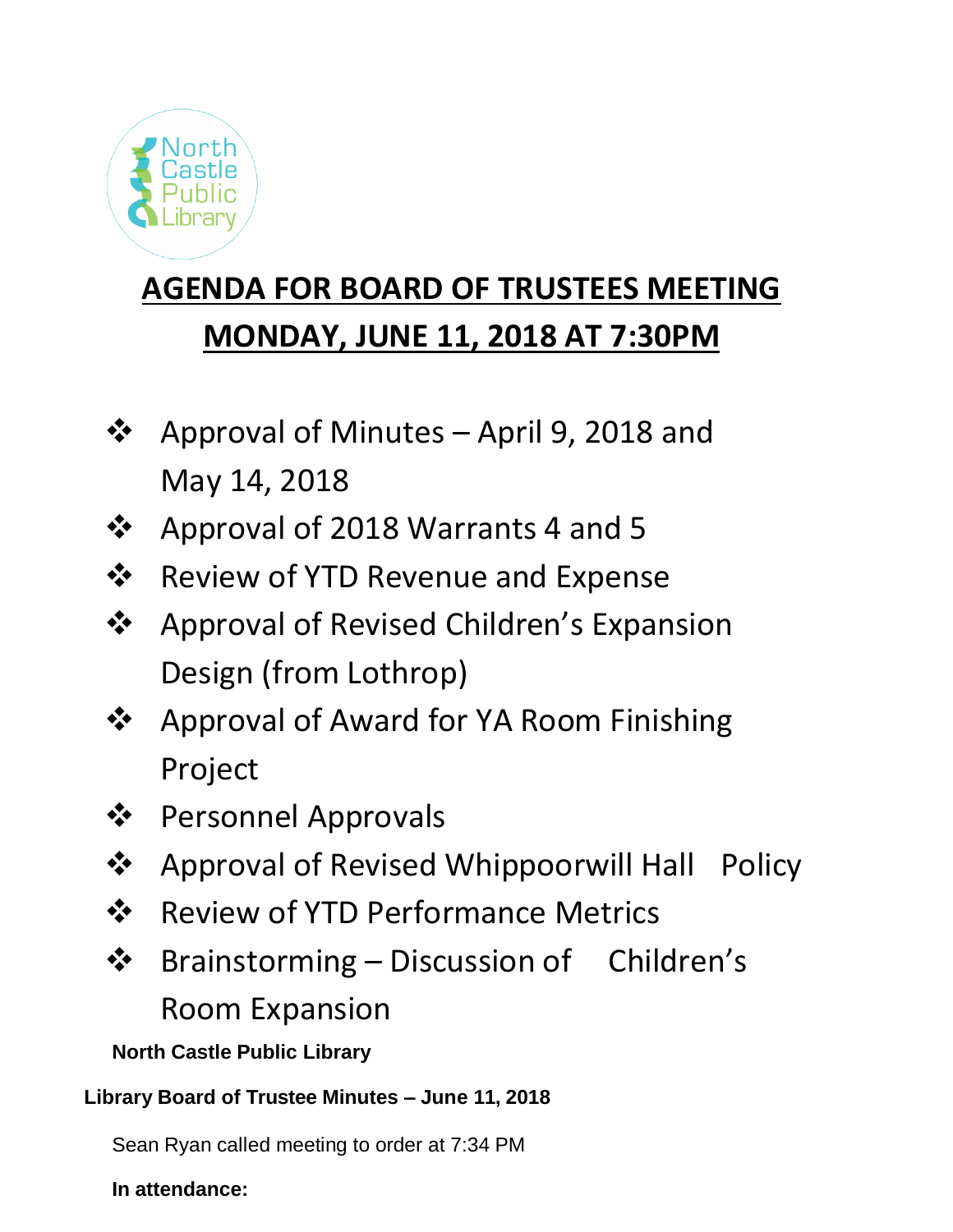**Trustees:** Lisa Meyer Chorne, Jennifer Paulson Lee, Jerry March, Scott Stopnik, and Sean Ryan

**Library:** Edie Martimucci **Friends:**

Marilyn Heimerdinger **Town**

**Liaison**:

## **Key Votes/Review**

- **Approval of the Minutes for the April 9, 2018 NCPL Board of Trustees meeting.** Jennifer made motion to approve the minutes and Jerry seconded. All were in favor.
- **Approval of the Minutes for the May 14, 2018 NCPL Board of Trustees meeting.** Jerry made motion to approve the minutes and Jennifer seconded. All were in favor.
- **NCPL 2018 Warrant 4** (AP GL Report). Total expenses included in 2018 Warrant 4 are \$28,958.32 of which the Friends are paying \$14,811.67. Thank you Friends for your continuing support!!! The April Baker & Taylor invoice for books was paid from the Isabelle Brinkman Fund - all of these books have been labeled to reflect this funding. Scott Stopnik has reviewed all invoices in this warrant and supports its approval. Thank you, Scott!!! Thanks also to Abbas Sura and Kieya Glaze for their financial support of NCPL!!! Lisa made the motion to approve and Jennifer seconded. All were in favor.
- NCPL **2018 Warrant 5** (AP GL Report). Total expenses included in 2018 Warrant 5 are \$43,456.23 of which the Friends are paying \$11,671.67. Thank you Friends for your continuing support!!! The April Baker & Taylor invoice for books was paid from the Isabelle Brinkman Fund - all of these books have been labeled to reflect this funding. Scott Stopnik has reviewed all invoices in this warrant and supports its approval. Thank you, Scott!!! Thanks also to Abbas Sura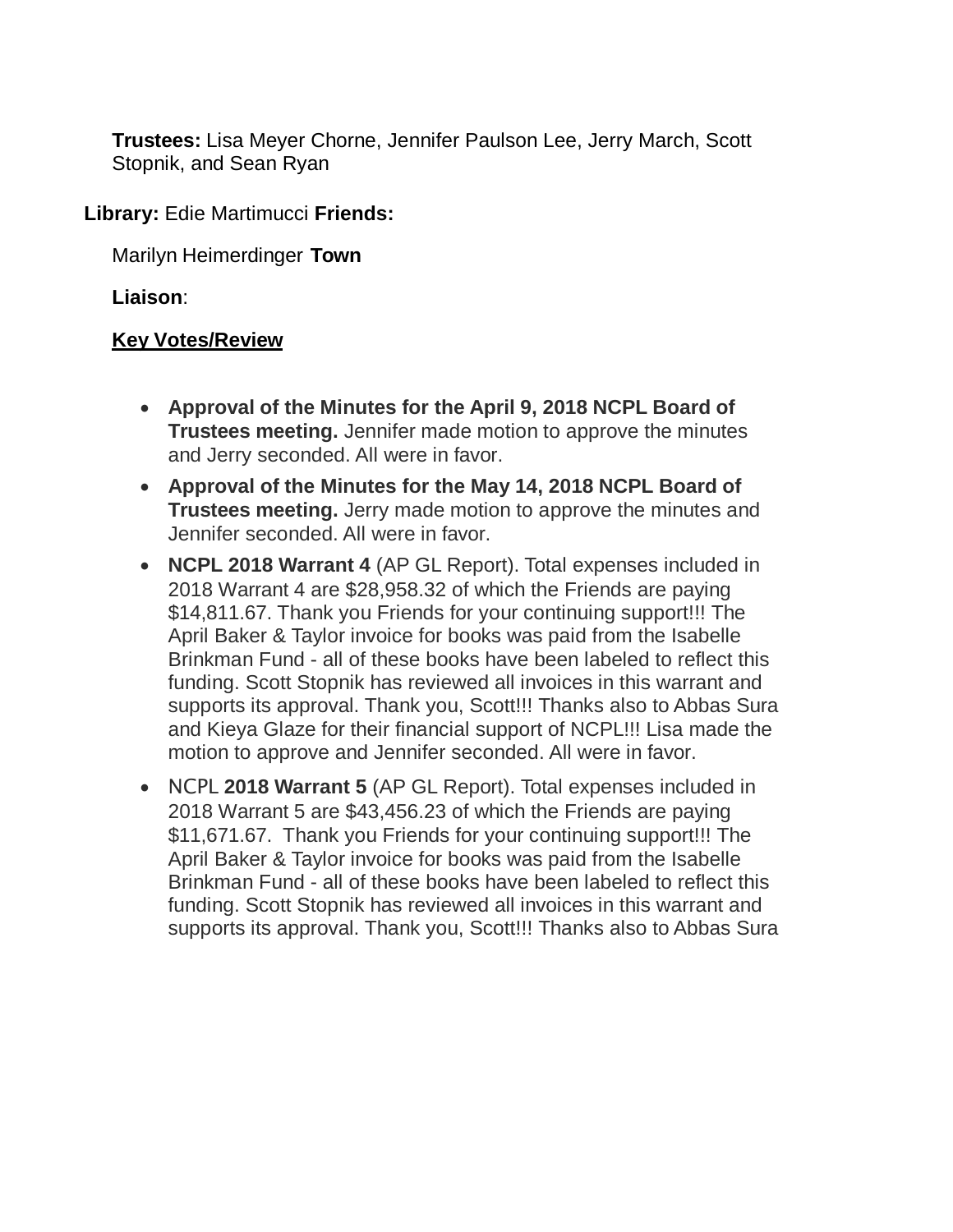and Kieya Glaze for their financial support of NCPL!!! Jerry made the motion to approve and Jennifer seconded. All were in favor.

- **Review of NCPL 2018 YTD Revenue & Expense Reports** (thru June 11, 2018). NCPL YTD financial results remain strong. Building improvement expenditures continue as expected, with the new Friends' Gallery now complete, and significant progress being made on the new YA Room. A big thanks to Steve Gallo for his leadership and hard work on both of these projects!!!
- **Approval of Revised Lothrop Drawings for the Armonk Children's Room Expansion** - downsized children's room project of total usable space to control costs. Usage of noncombustible materials has been changed from concrete block to steel studs. Geotech engineer assessing soil bearing capacity allowing structural engineer to determine requisite building material to ensure structural integrity. Jerry made the motion and Jennifer seconded. All were in favor.
- **Approval of the award of the project to finish the new YA Room to Sundahl Restoration LLC.** Sundahl is the low bidder. Scott made the motion to approve and Jennifer seconded. All were in favor.
- **Approval to hire William Salerno** William will be hired as a page at \$11/hour with a start date of June 18. William's responsibilities will be in both Adult and Youth Services. Lisa made the motion to approve and Jennifer seconded. All were in favor.
- **Approval to hire Nicholas Percello** Nicholas will be hired as a page at \$11/hour with a start date of June 18. Nicholas will take direction from the Library Director or designated librarians and his responsibilities will be in both Adult and Youth Services. Jennifer made the motion to approve and Scott seconded. All were in favor.
- **Approval of Terminal Leave Payment to Gabrielle Madera** Payment is \$500.73 for accrued vacation. Jerry made the motion to approve and Scott seconded. All were in favor.
- **Review of our performance metrics** April and May performance metrics were discussed. Armonk performance has been impacted significantly due to the combination of understaffing and construction disruption. North White Plains performance remains strong – thank you to Susan Grieco!!! Thank you also to Virginia Garcia for all her work on performance metrics!!!
- **Discussion to amend the Whippoorwill Theater policy** the discussion focused on defining the responsibilities of organizations